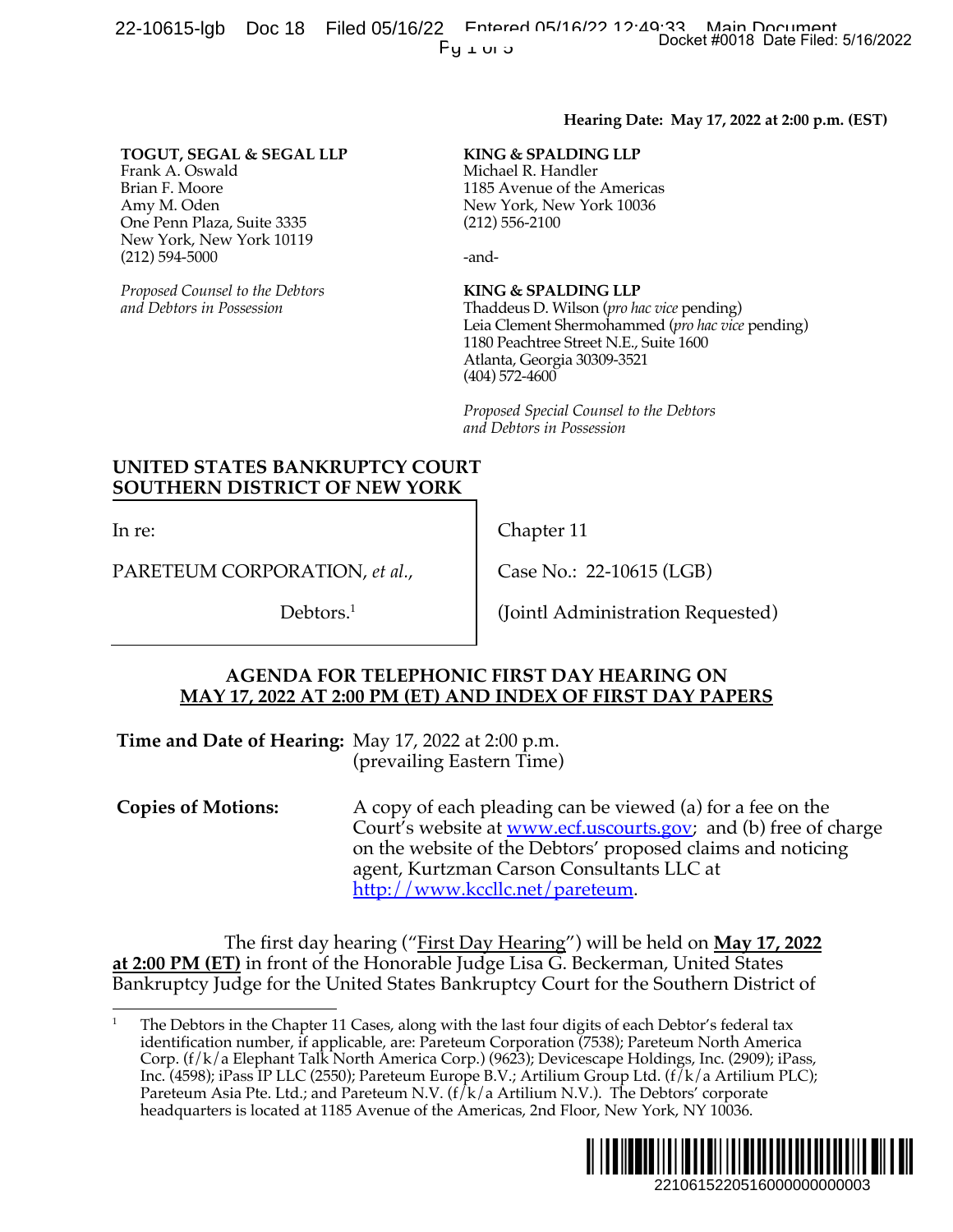### 22-10615-lgb Doc 18 Filed 05/16/22 Entered 05/16/22 12:49:33 Main Document Pg 2 of 5

New York (the "Court"). In light of the COVID-19 pandemic and the Court's General Order M-543, dated March 20, 2020, the First Day Hearing will only be conducted telephonically. Parties wishing to participate in the First Day Hearing must make arrangements through CourtSolutions LLC no later than 10:00 A.M. on the day of the First Day Hearing. Instructions to register for CourtSolutions LLC are attached to the Court's General Order M-543.

# **I. First Day Hearing:**

## **A. Introduction:**

## 1. **First Day Declaration.**

Declaration of Laura W. Thomas in Support of the Debtors' Chapter 11 Petitions and First Day Pleadings [Docket No. 3].

### **B. Procedural Matters:**

## 2. **Joint Administration.**

Debtors' Motion for Entry of an Order Directing Joint Administration of their Chapter 11 Cases [Docket No. 2 *in Lead Case and all affiliated cases*].

## 3. **Claims Agent Retention.**

Debtors' Application for Entry of an Order (I) Authorizing and Approving the Appointment of Kurtzman Carson Consultants, LLC as Claims and Noticing Agent, Effective *Nunc Pro Tunc* to the Petition Date, and (II) Granting Related Relief [Docket No. 4].

### 4. **Creditor Matrix.**

Debtors' Motion for Entry of an Order (I) Authorizing the Debtors to (A) Maintain A List of Creditors in Lieu of Submitting A Formatted Mailing Matrix, (B) File A Consolidated List of the Debtors' Top Thirty Creditors and (II) Establishing Procedures for Notifying Parties of the Commencement of these Chapter 11 Cases [Docket No. 5].

### 5. **Motion to Enforce Automatic Stay.**

Debtors' Motion for Entry of an Order (I) Enforcing the Protections of 11 U.S.C. §§ 362, 365, 525, and 541(c); (II) Approving the Form and Manner of Notice; and (III) Granting Related Relief [Docket No. 6].

### 6. **SOFAs and Schedules Extension.**

Debtors' Motion for Entry of an Order (I) Extending Time to File Schedules of Assets and Liabilities, Schedules of Current Income and Expenses, Schedules of Executory Contracts and Unexpired Leases, and Statements of Financial Affairs; (II) Extending Time to File Rule 2015.3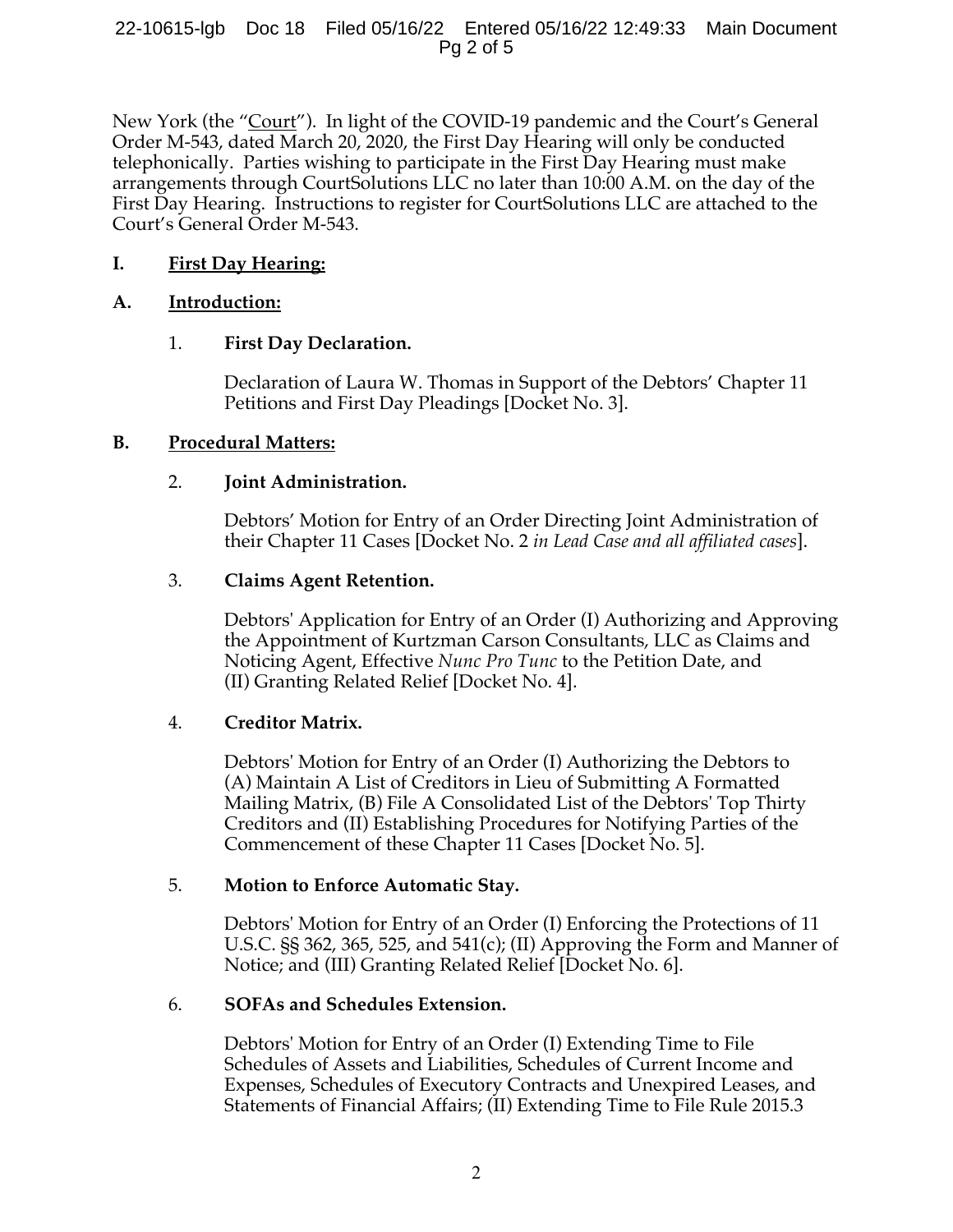Financial Reports, (III) Waiving Requirements to File the List of Equity Holders and Serve Notice of Commencement on All Equity Holders; and (IV) Granting Related Relief [Docket No. 7].

# **D. Operational Matters**

# 7. **Foreign Vendors.**

Debtors' Motion for Entry of Interim and Final Orders Authorizing the Debtors to Pay the Prepetition Claims of Certain Foreign Vendors [Docket No. 11].

## 8. **Taxes.**

Debtors' Motion for Entry of Interim and Final Orders (I) Authorizing, But Not Directing the Debtors to Pay the Prepetition Taxes and Fees (II) Authorizing Applicable Banks and Other Financial Institutions to Honor and Process Related Checks and (III) Granting Related Relief [Docket No. 12].

# 9. **Wages and Employee Benefits.**

Debtors' Motion for Entry of Interim and Final Orders (I) Authorizing, But Not Directing, The Debtors to (A) Pay Prepetition Wages, Salaries, Employee Benefits, Payroll Taxes and Other Compensation and (B) Maintain Employee Compensation and Benefits Programs and Pay Related Administrative Obligations, (II) Authorizing Applicable Banks and Other Financial Institutions to Honor and Process Related Checks and Transfers; and (III) Granting Related Relief [Docket No. 8].

### 10. **Insurance Motion.**

Debtors' Motion for Entry of Interim and Final Orders (I) Authorizing, But Not Directing the Debtors to (A) Continue Their Insurance Policies and Pay all Obligations Thereof, (B) Renew, Supplement, Modify, or Purchase New Insurance Coverage, (C) Maintain Surety Bonds, (D) Honor the Terms of the Financing Agreement and Pay Premiums Thereunder, (II) Authorizing Applicable Banks and Other Financial Institutions to Honor and Process Related Checks and Transfers and (III) Granting Related Relief [Docket No. 10].

### 11. **Cash Management.**

Debtors' Motion Seeking Entry of Interim and Final Orders (I) Authorizing the Debtors to (A) Continue to Operate their Cash Management System, Including Existing Bank Accounts, (B) Honor Certain Prepetition Obligations Related Thereto, (C) Maintain Existing Bank Accounts and Utilize Existing Business Forms, and (D) Continue to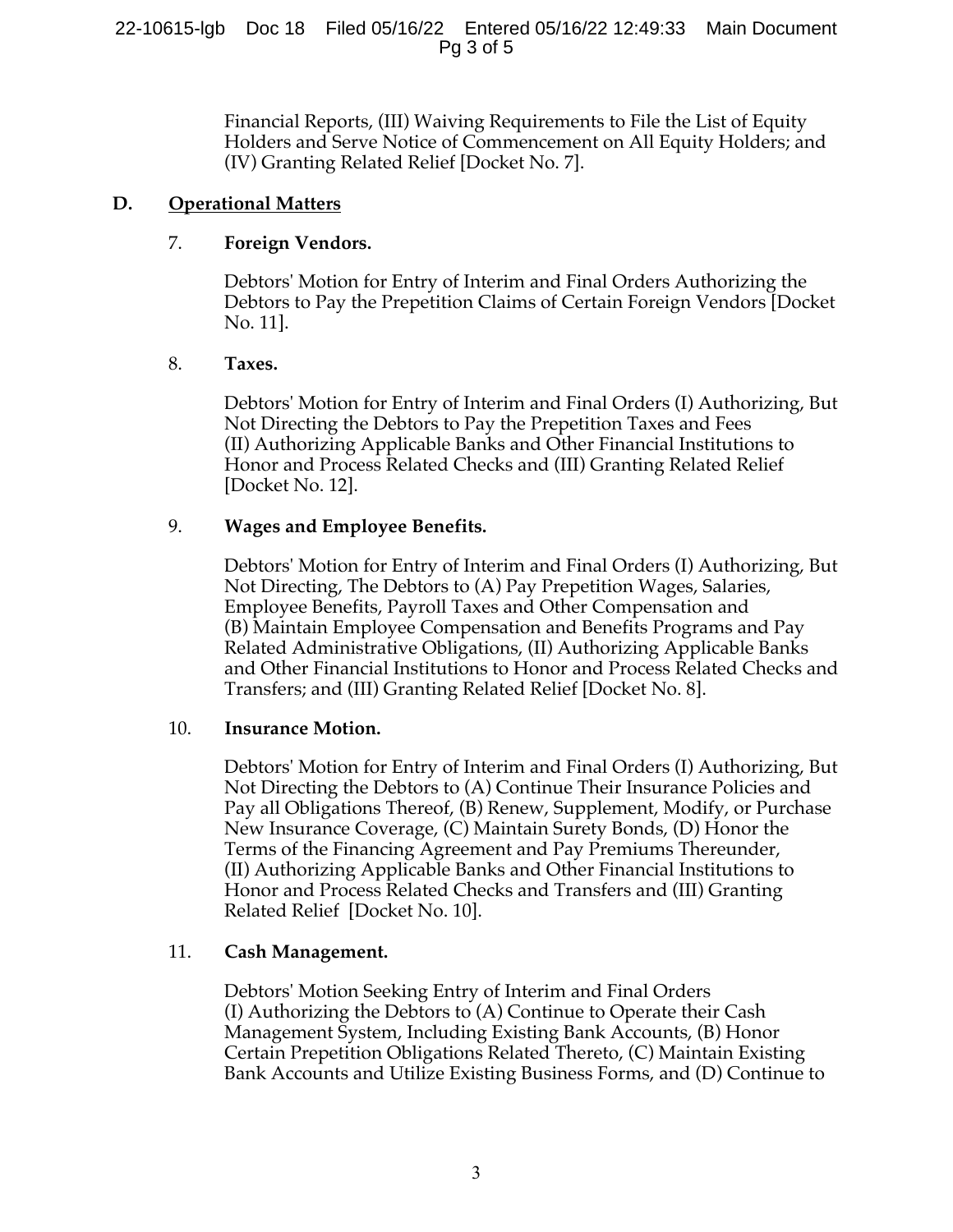Perform Intercompany Transactions, and (II) Granting Related Relief [Docket No. 9].

# 12. **DIP Financing.**

Debtors' Motion for Entry of Interim and Final Orders, Pursuant to 11 U.S.C. §§ 105, 361, 362, 363, 364, 503, 506, 507 and 552, (I) Authorizing Debtors to (A) Obtain Post-Petition Financing and (B) Use Cash Collateral, (II) Granting Liens and Providing Claims with Superpriority Administrative Expense Status, (III) Granting Adequate Protection to the Prepetition Secured Parties, (IV) Modifying the Automatic Stay, (V) Scheduling a Final Hearing and (VI) Granting Related Relief [Docket No. 14].

# **Related Filing**:

Declaration of Glenn Tobias in Support of Debtor-In-Possession Financing Motion and Bidding Procedures and Sale Motion [Docket No. 15].

# 13. **Bid Procedures.**

Motion of Debtors for Entry of Orders (I)(A) Approving Bidding Procedures for Sales of Debtors Assets, (B) Approving Stalking Horse Bid Protections, (C) Scheduling Auction for and Hearing to Approve Sales of Debtors Assets, (D) Approving Form and Manner of Notice of Sale, Auction, and Sale Hearing, (E) Approving Assumption and Assignment Procedures and Form and Manner of Notice of Assumption and Assignment; and (II)(A) Authorizing Sale of Debtors Assets Free and Clear of Liens, Claims, Interests, and Encumbrances [Docket No. 13].

# **Related Filing**:

Declaration of Glenn Tobias in Support of Debtor-In-Possession Financing Motion and Bidding Procedures and Sale Motion [Docket No. 15].

*[Signature Page Follows]*